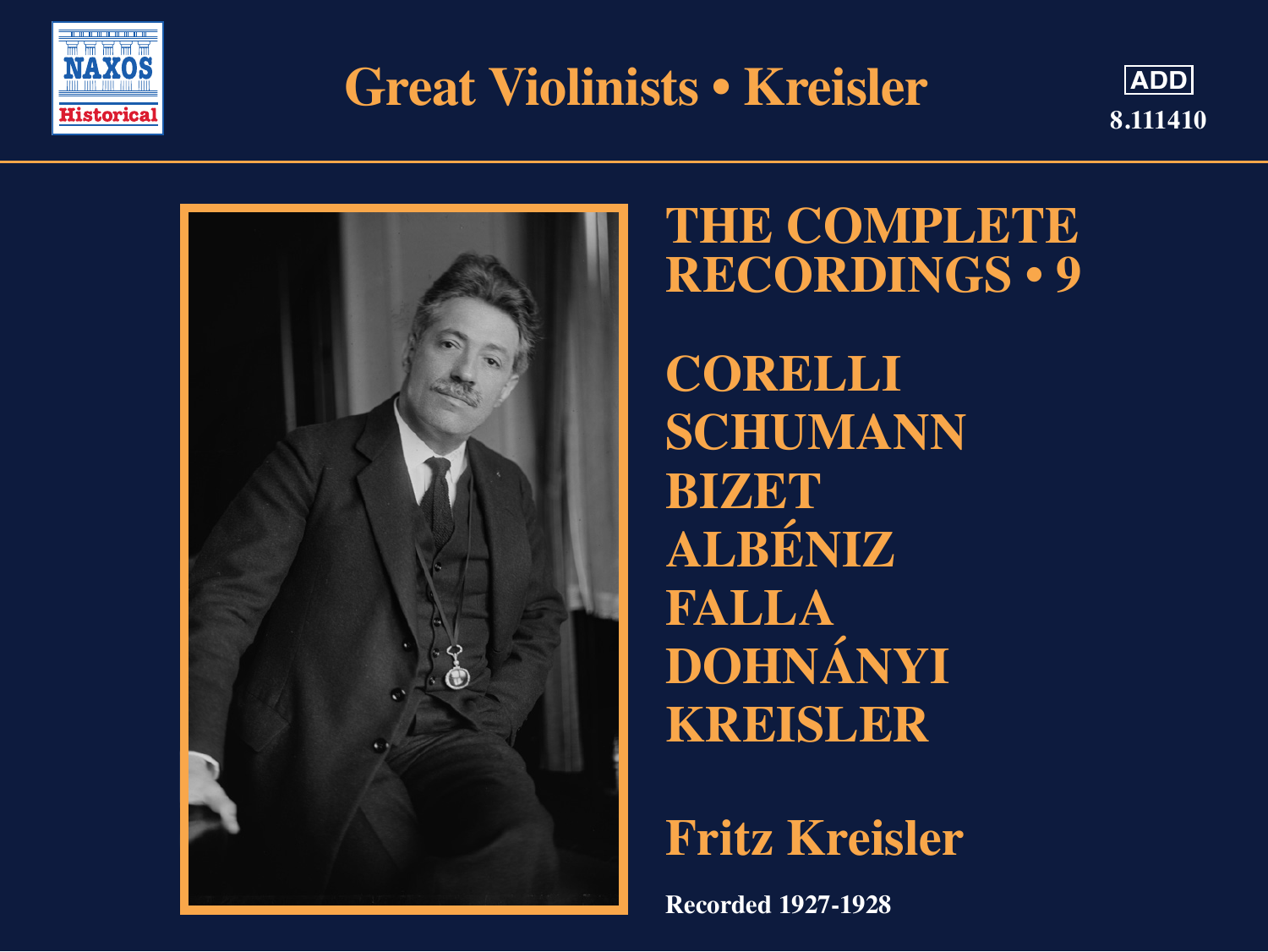#### **Fritz Kreisler (1875–1962): The Complete Recordings • 9**

|  | Victor Talking Machine Company<br>(Studio 3, Camden, New Jersey, 1927)<br>with Fritz Kreisler, violin; Carl Lamson, piano                                 |      |   | <b>Georges Bizet</b> (1838–1875)<br>L'Arlésienne – Suite No. 2<br>7 II. Intermezzo (arr. Kreisler)<br>rec. 13 October 1927; |
|--|-----------------------------------------------------------------------------------------------------------------------------------------------------------|------|---|-----------------------------------------------------------------------------------------------------------------------------|
|  | Isaac Albéniz (1860-1909)<br>1 Malagueña, Op. 165, No. 3 (arr. Kreisler)<br>rec. 25 March 1927:                                                           | 3:38 |   | mat. Cw-1238-2; HMV DB 1.<br><b>Fritz Kreisler</b>                                                                          |
|  | mat. BVE-38220-6: Victor 1244                                                                                                                             |      | 8 | Syncopation (version for pia<br>rec. 13 October 1927;                                                                       |
|  | <b>Fritz Kreisler</b> (1875–1962)<br>2 Gipsy Caprice                                                                                                      | 4:30 |   | mat. Bw-1239-4; HMV DA 9                                                                                                    |
|  | rec. 25 March 1927:<br>mat. CVE-37461-3; Victor 6712                                                                                                      |      |   | <b>Fritz Kreisler</b><br><b>9</b> Marche miniature viennoise<br>(version for piano trio)                                    |
|  | <b>Fritz Kreisler</b><br>3 Schön Rosmarin                                                                                                                 | 1:50 |   | rec. 13 October 1927;<br>mat. Bw-1240-3; HMV DA 9                                                                           |
|  | rec. 25 March 1927:<br>mat. BVE-12730-3; Victor 1386                                                                                                      |      |   | with Fritz Kreisler, violin;<br>Michael Raucheisen, piano                                                                   |
|  | <b>Manuel de Falla</b> (1876-1946)<br>Siete canciones populares españolas<br>4 No. 6. Canción<br>(arr. Paweł Kochański, 1887–1934)<br>rec. 25 March 1927; | 1:44 |   | Robert Schumann (1810-18<br><b>10</b> Romance in A major, Op. 9<br>(arr. Kreisler)<br>rec. 13 December 1927;                |
|  | mat. BVE-37462-2; Victor 1244                                                                                                                             |      |   | mat. Cw-1434-3; HMV DB 1.                                                                                                   |
|  | Antonín Dvořák (1841–1904)<br><b>5</b> Humoresque, Op. 101, B. 187, No. 7<br>(arr. Kreisler)<br>rec. 26 March 1927;<br>mat. CVE-8941-11; Victor 6692      | 3:51 |   | <b>Victor Talking Machine Co</b><br>(Studio 1, Camden, New Jer<br>with Fritz Kreisler, violin; 0                            |
|  |                                                                                                                                                           |      |   | Claude Debussy (1862-1918<br><b>Petite Suite</b>                                                                            |
|  | Electrola-Gesellschaft m.b.H. (Berlin, 1927)<br>with Fritz Kreisler, violin; Hugo Kreisler, cello;<br>Michael Raucheisen, piano                           |      |   | <b>11</b> I. En bateau<br>(arr. Gaston Choisnel, 1857-1<br>rec. 12 January 1928;<br>mat. BVE-40358-3; Victor 13             |
|  | Arcangelo Corelli (1653-1713)<br><b>6</b> O Sanctissima (arr. Kreisler)<br>rec. 13 October 1927;<br>mat. Cw-1237-4; HMV DB 1166                           | 4:09 |   |                                                                                                                             |
|  |                                                                                                                                                           |      |   |                                                                                                                             |

|    | ecorumgs • 9                                                                                                                                                     |      |
|----|------------------------------------------------------------------------------------------------------------------------------------------------------------------|------|
| 7  | <b>Georges Bizet</b> (1838–1875)<br>L'Arlésienne – Suite No. 2<br>II. Intermezzo (arr. Kreisler)<br>rec. 13 October 1927;<br>mat. Cw-1238-2; HMV DB 1166         | 4:31 |
| 8  | <b>Fritz Kreisler</b><br><b>Syncopation</b> (version for piano trio)<br>rec. 13 October 1927;<br>mat. Bw-1239-4: HMV DA 961                                      | 1:58 |
| 9  | <b>Fritz Kreisler</b><br>Marche miniature viennoise<br>(version for piano trio)<br>rec. 13 October 1927;<br>mat. Bw-1240-3; HMV DA 961                           | 2:55 |
|    | with Fritz Kreisler, violin;<br>Michael Raucheisen, piano                                                                                                        |      |
| 10 | Robert Schumann (1810-1856)<br>Romance in A major, Op. 94, No. 2<br>(arr. Kreisler)<br>rec. 13 December 1927;<br>mat. Cw-1434-3; HMV DB 1122                     | 3:45 |
|    | <b>Victor Talking Machine Company</b><br>(Studio 1, Camden, New Jersey, 1928)<br>with Fritz Kreisler, violin; Carl Lamson, piano                                 |      |
| 11 | Claude Debussy (1862-1918)<br><b>Petite Suite</b><br>I. En bateau<br>(arr. Gaston Choisnel, 1857-1921)<br>rec. 12 January 1928;<br>mat. BVE-40358-3; Victor 1358 | 3:11 |

|    | <b>Victor Talking Machine Company</b><br>(New York, 1928)<br>with Fritz Kreisler, violin; Carl Lamson, piano |      | <b>Victor Talking Machine Company</b><br>(Studio 1, Camden, New Jersey, 1928)<br>with Fritz Kreisler, violin; Carl Lamson, piano |      |
|----|--------------------------------------------------------------------------------------------------------------|------|----------------------------------------------------------------------------------------------------------------------------------|------|
|    | Ernő Dohnányi (1877–1960)<br>Ruralia hungarica, Op. 32c                                                      |      | Ethelbert Nevin (1862-1901)<br><b>19</b> Mighty Lak' a Rose (arr. Kreisler)                                                      | 2:12 |
|    | <b>12</b> I. Presto                                                                                          | 3:36 | rec. 7 February 1928;                                                                                                            |      |
|    | rec. 1 February 1928;                                                                                        |      | mat. BVE-35126-11; Victor 1320                                                                                                   | 2:02 |
|    | mat. BVE-41598-3; Victor 1428<br><b>13</b> II. Andante rubato, alla zingaresca                               |      | <b>20</b> The Rosary (arr. Kreisler)<br>rec. 7 February 1928;                                                                    |      |
|    | 'Gipsy Andante'                                                                                              | 5:57 | mat. BVE-15937-6; Victor 1320                                                                                                    |      |
|    | rec. 1 February 1928;                                                                                        |      |                                                                                                                                  |      |
|    | mat. BVE-41599-4 & BVE-42400-2; Victor 1429                                                                  |      | Stephen Foster (1826-1864)                                                                                                       |      |
| 14 | <b>III.</b> Molto vivace                                                                                     | 2:08 | <b>21 Old Folks at Home (arr. Kreisler)</b>                                                                                      | 3:28 |
|    | rec. 1 February 1928;                                                                                        |      | rec. 27 February 1928;                                                                                                           |      |
|    | mat. BVE-42401-1; Victor 1428                                                                                |      | mat. BVE-8939-8; Victor 1325                                                                                                     |      |
|    | Jules Massenet $(1842-1912)$                                                                                 |      | Manuel de Falla                                                                                                                  |      |
|    | Thaïs                                                                                                        |      | La vida breve                                                                                                                    |      |
| 15 | Act II: Méditation                                                                                           | 4:03 | 22 Act II: Danse espagnole No. 1                                                                                                 | 3:20 |
|    | (arr. Martin Pierre Marsick, 1847–1924)                                                                      |      | (arr. Kreisler)                                                                                                                  |      |
|    | rec. 2 February 1928;                                                                                        |      | rec. 27 February 1928;                                                                                                           |      |
|    | mat. CVE-8944-8; Victor 6844                                                                                 |      | mat. BVE-40359-7; Victor 1339                                                                                                    |      |
| 16 | Act II: Méditation (arr. Marsick)<br>rec. 2 February 1928;                                                   | 4:03 | <b>Isaac Albéniz</b>                                                                                                             |      |
|    | mat. CVE-8944-10; Victor 6844                                                                                |      | 23 Tango, Op. 165, No. 2 (arr. Kreisler)                                                                                         | 2:17 |
|    |                                                                                                              |      | rec. 27 February 1928;                                                                                                           |      |
|    | František Alois Drdla (1868-1944)                                                                            |      | mat. BVE-38221-19; Victor 1339                                                                                                   |      |
| 17 | Souvenir                                                                                                     | 2:57 |                                                                                                                                  |      |
|    | rec. 2 February 1928;                                                                                        |      | <b>Fritz Kreisler</b>                                                                                                            |      |
|    | mat. BVE-25134-4; Victor 1325                                                                                |      | 24 Tambourin chinois, Op. 3                                                                                                      | 3:29 |
|    |                                                                                                              |      | rec. 27 February 1928;                                                                                                           |      |
|    | <b>Claude Debussy</b><br>Préludes, Book I                                                                    |      | mat. CVE-15743-8; Victor 6844                                                                                                    |      |
| 18 | No. 8. The Girl with the Flaxen Hair                                                                         | 2:30 |                                                                                                                                  |      |
|    | (arr. Arthur Hartmann, 1881–1956)                                                                            |      |                                                                                                                                  |      |

**Thanks to John Bolig, Mark Stehle and Richard Harris**

 rec. 2 February 1928; *mat. BVE-31939-25; Victor 1358*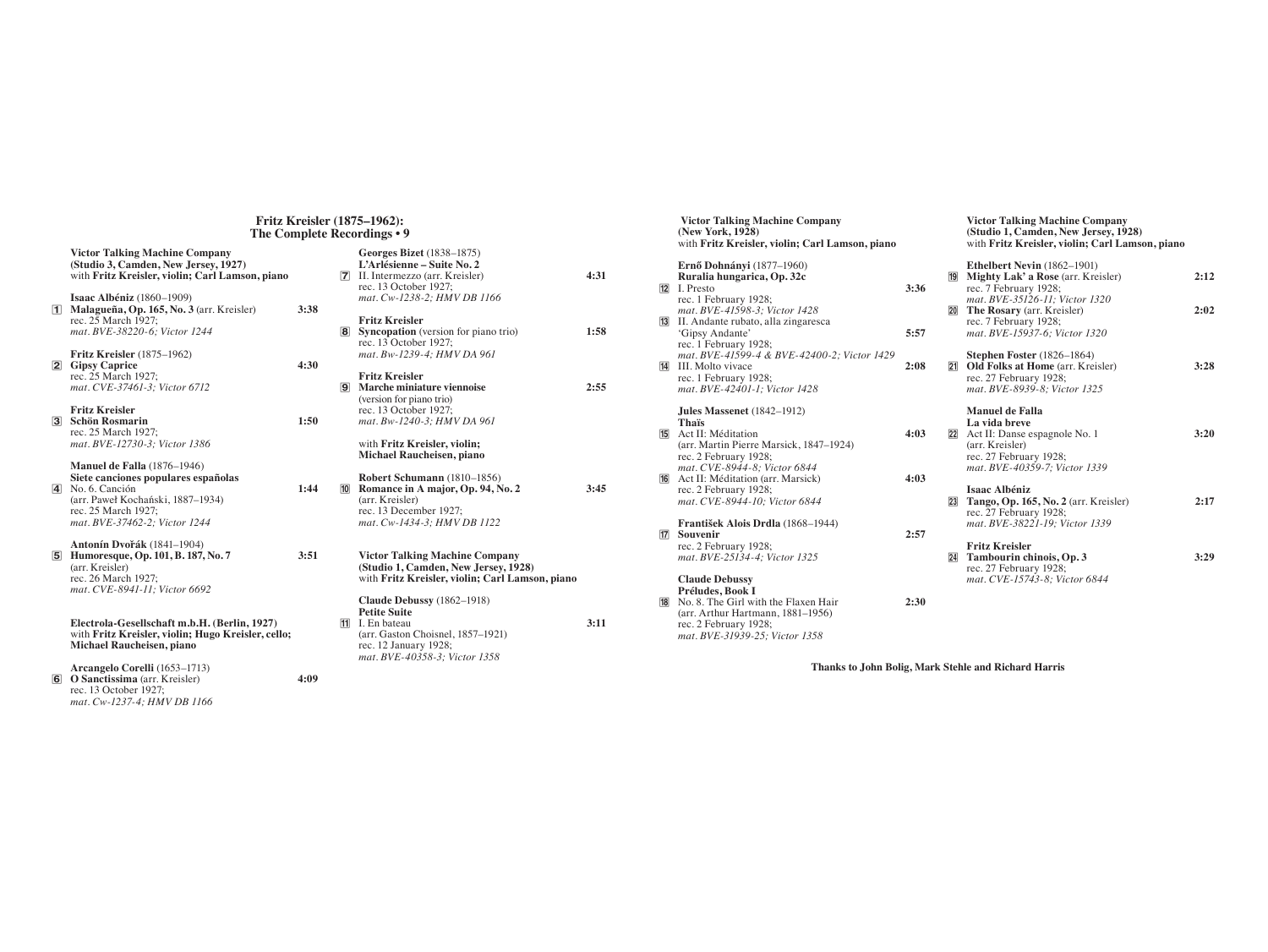### **Fritz Kreisler (1875-1962) The Complete Recordings • 9**

During the year covered by these recordings, Fritz Kreisler bestrode the Atlantic like a violinistic colossus, with one foot in North America and the other in Europe. As far as the studios of the Victor Talking Machine Company and His Master's Voice/Electrola were concerned, the 52-yearold concentrated on continuing two projects, setting down the standard electric versions of his most popular pieces for the Americans and his most important concertos for the Europeans.

During Kreisler's sojourn in America in the spring of 1927, there was some discussion in the press about why he did not broadcast. One of the few remaining dissenters, Amelita Galli-Curci, was quoted as saying: 'Throwing your voice into the air on a radio reminds me of having a picture developed before you have looked at the proof. I refuse to be sandwiched in between a bedtime story and jazz.' That year the great diva succumbed to the blandishings of the broadcasting companies, but Kreisler and his friend Sergey Rachmaninov held firm. If a concert featuring Rachmaninov playing a concerto was broadcast, the radio people had to switch to one of his recordings when his turn came to play: thus posterity missed out on his interpretations of such works as Beethoven's *C minor* and Tchaikovsky's *B flat minor*. Kreisler stated his attitude forthrightly in 1926: 'I have never broadcast, because I think broadcasting may do an artist a great deal of harm.' Not until the mid-1940s, when he was past his best, would he relent and appear on such programmes as the Bell Telephone Hour.

The last major event of his American stay was an afternoon recital at the Metropolitan Opera House on 27 March, in aid of the American Society for the Control of Cancer. His wife Harriet headed a committee of New York *grandes dames* of music, including Mrs Vincent Astor and Mrs Walter Damrosch; among the box-holders paying up to \$500 were Mrs Vanderbilt and Mrs Henry Goldman; and the concert raised some \$32,000. Then Fritz and Harriet Kreisler took ship for Europe and their new house in Berlin. By mid-May they were in London, where Kreisler gave a Sunday-afternoon recital on the 15th at the Royal Albert Hall (RAH) and an orchestral concert on the 20th at Queen's Hall for the Royal Philharmonic Society: he and

the conductor Sir Landon Ronald donated their fees to the Society's Foundation Fund. On 9 June Kreisler was back at the RAH for a recital in aid of Queen Mary's Hospital for the East End: the Queen and King George V were present with Prince Henry, president of the hospital.

After a relaxing summer in Berlin, Kreisler resumed touring Europe in the new season: an undoubted highlight was the event in the Concerts Ysaye series at the Théatre Royal de la Monnaie in Brussels on 30 October, billed as a 'Concert Extraordinaire'. Eugène Ysaÿe, Maître de Chapelle to the King of the Belgians, conducted and Kreisler started the proceedings by playing the *Concerto in C major* which was alleged to be by Vivaldi  $-$  in 1935 it would be revealed as one of his own concoctions; then came his favourite Mozart D major *K218*, and finally the Beethoven *Concerto*. Kreisler and Ysaÿe went back a long way: they loved playing chamber music together, Ysaÿe often playing viola, and the Belgian was Kreisler's beau ideal of the violin. On 1 November 1901, when Ysaye was suddenly indisposed and unable to play the Beethoven with the Berlin Philharmonic under Arthur Nikisch, Kreisler took over the performance without rehearsal and using a borrowed violin. The resulting triumph sealed his reputation with the Berlin audience. 'He has a rare nature, perfect tact and also great sincerity', Ysaÿe wrote of Kreisler to his wife Louise in 1912. Eleven years later Ysaÿe dedicated the fourth of his *Six Sonatas for solo violin* to Kreisler; and as the older man declined into ill health, the younger treasured every chance to make music with him.

On 4 January 1928, having spent Christmas in Berlin, the Kreislers arrived back in New York on the SS Aquitania, with Sir Thomas Beecham and other musicians (the SS France delivered Maurice Ravel the same day). Typically, Kreisler had hardly touched his violin on the voyage, except in a shipboard concert with Johanna Gadski, Andrés Segovia and Elly Ney – he blamed bad weather for his lack of practice but he was notorious for not opening his violin case from one week to the next. On the 18th he and Carl Lamson began a Carnegie Hall recital with Bach's E major *Partita*, for which he had written a piano part. Olin Downes of *The New York Times* wrote of 'the innate, natural, simple but profound musicality of the man; the extraordinary charm which emanates from his personality and his art; the sense of clarity, ease, balance and unforced expressiveness which make him great whether he is playing a big piece or a small one.' Kreisler also played his arrangement of Tartini's *Devil's Trill*, Schumann's C major *Fantasia*, *Op. 131*, Ernest Schelling's *Irlandaise*, Albéniz's *Malagueña*, Falla's *Spanish Dance* and his own *Shepherd's Madrigal* and *Gipsy Caprice*, as well as four encores. On 4 February he was back at the Hall with Lamson: hundreds of paying customers thronged the stage and many in the hall found 'standing room only'. He played two concertos, Bach's *A minor* and Vieuxtemps's *Fourth*; *Chanson Louis XIII et Pavane*, attributed to Couperin (it was another fake); his own *Recitativo and Scherzo* for solo violin; and Dohnányi's *Ruralia hungarica*, as well as encores: his *Gipsy Caprice*, Chaminade's *Spanish Serenade*, the *Spanish Dance*, *Malagueña* and Rimsky-Korsakov's *Song of India*. On 24 January the Kreislers, who were on the organising committee, attended the first US concert by Louis Theremin, Russian inventor of the eponymous electronic instrument, in the Hotel Plaza ballroom; Rachmaninov, Toscanini, Szigeti and Rethberg were also there.

In *Volume 8* we left Kreisler and Lamson alternating between two Camden recording venues, Victor Studio 3 and Trinity Church, on 17 March 1927. On 25 March they were back in Studio 3 to make 24 matrices of eight pieces, of which four attained publishable sides. Albéniz's *Tango*, Friml's *Dance of the Maidens*, Brandl's *The Old Refrain* and the violinist's own *Tambourin chinois* were the unlucky numbers. Albéniz's *Malagueña*, unsuccessful on five previous attempts, came off well on a seductively played Take 6, showing off Kreisler's silky middle register; and a new piece for him, Falla's *Canción* arranged by his Russian-Polish colleague Paweł Kochański, hit the jackpot at the second attempt – note the *parlando* bowing for a vocal effect, the fine double-stopping and a well-handled change of register. Most important, Kreisler's *Gipsy Caprice*, never previously attempted, was conquered on the third of six takes and his ever-popular *Schön Rosmarin* achieved an electric replacement for the 1912 acoustic version. Alas, a baker's dozen of sides recorded the following day were largely wasted: they included unnecessary further takes of *Gipsy Caprice* and *Malagueña* and abortive attempts at *Tango*, *Tambourin chinois* and Irving Berlin's *Blue Skies*. The one bright spark was Dvořák's *Humoresque*, needing a replacement for the 1912 version: the first of three takes was deemed perfect. When Kreisler named the *Humoresque* as one of his favourite records, he was probably thinking of this beautiful account with its teasing *rubato*.

In the autumn Kreisler spent time in the Electrola Berlin Studios, starting on 13 October with 14 takes of four pieces, arranged for piano trio so that he could once again work with his younger brother Hugo (1884–1929), a distinguished orchestral and quartet cellist profiled in more detail in *Volume 7*. Two of Kreisler's catchiest compositions were replacements for acoustic versions; but he also arranged the Roman Catholic hymn *O Sanctissima*, which he had set to a melody by Arcangelo Corelli, and the *Intermezzo* from the *L'Arlésienne Suite No. 2* that Ernest Guiraud had conjured up from Bizet's incidental music: it was best known in 78rpm days from the *Agnus Dei* which Guiraud fashioned out of it – Beniamino Gigli made a famous recording. Hugo Kreisler's fine cello tone comes across particularly well in this piece. The Berlin sessions were mainly devoted to the November recording of the Brahms *Concerto* with Leo Blech and the Staatskapelle (Naxos 8.110921). A filler was needed for the final side, so on 13 December Kreisler and Raucheisen made four takes of Schumann's *Romance in A*, playing it quite briskly without lingering except at the very end.

Victor Studio 1 was the scene of Kreisler's rather wasteful next New York session on 12 January 1928, in which 18 out of 19 takes were squandered, including six of *Tango*, five of Falla's *Spanish Dance* and Nos. 22 to 24 of Debussy's *The Girl with the Flaxen Hair*, an ongoing saga. The one success was this composer's *En bateau*: Kreisler's musical imagination was clearly aroused and it gained from sensitive use of the mute. Much more productive was the session on 1 February, delivering a complete work by Kreisler's respected former sonata partner Ernő Dohnányi. In 1924 the Hungarian had published four works entitled *Ruralia hungarica*, for different instrumental combinations, based on folk music: the violin work had three movements, the outer ones related to other movements in the cycle while the superb central *Andante*, marked *alla Zingaresca*, was new. Kreisler turns in his best playing, really exerting himself for a fellow musician in the *Presto*; the *Andante* is spontaneous despite the side break; and in a virtuoso reading he weaves magic out of the slightly banal tune of the *Molto vivace*. From the following day, two lovely takes of Massenet's *Méditation* were eventually issued: perhaps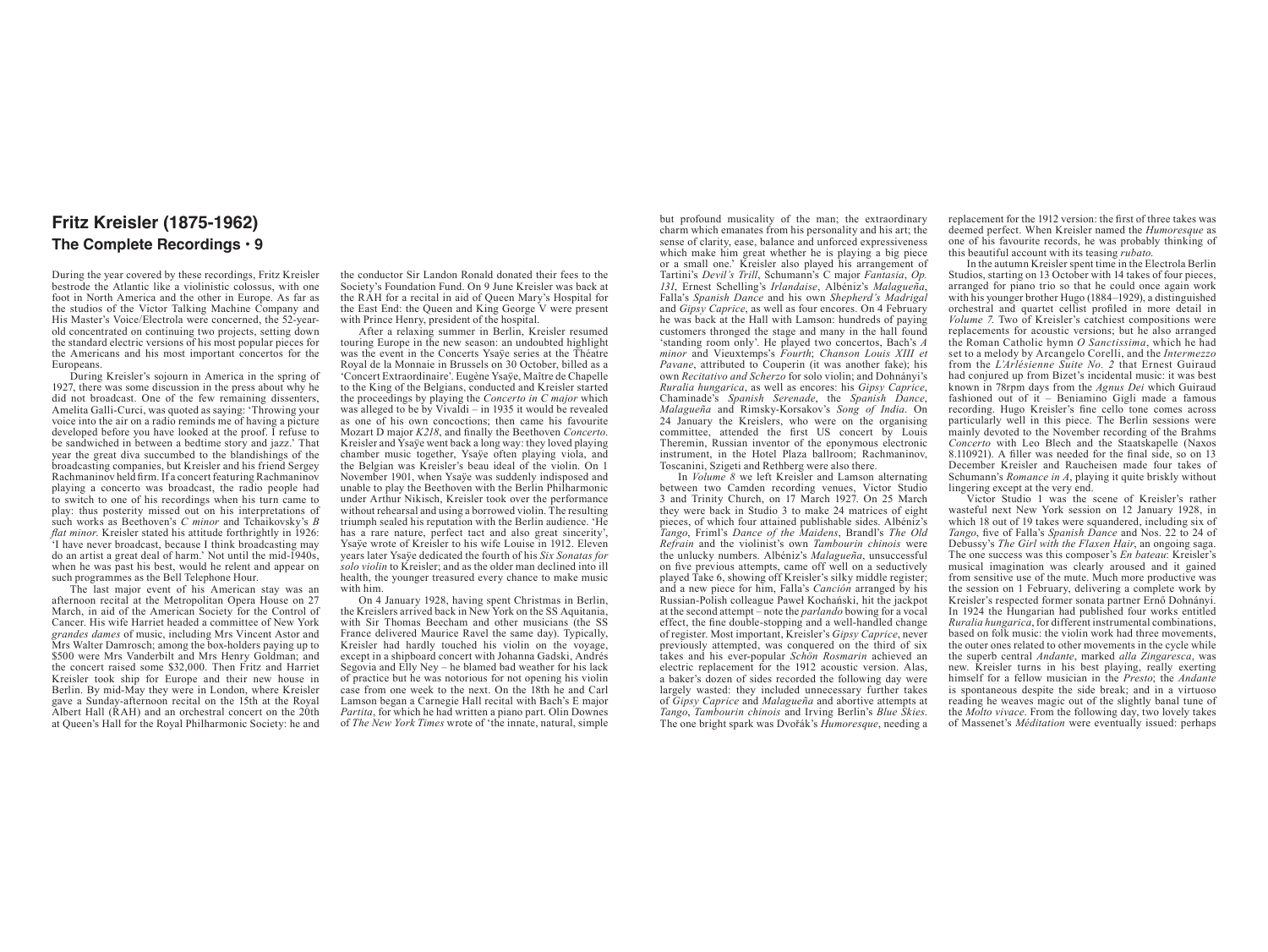the tone is fractionally more focused in the second. In the celebrated *Souvenir* by his Czech colleague Drdla he has the style off pat; note the beautiful *portamenti* and doublestops. As for *The Girl with the Flaxen Hair*, which ran to 27 takes for Victor and four for HMV, the trouble was worth it: this is exquisite, musical playing with inimitable tonal variety. Only three takes, of Foster's *Swanee River*, were wasted. On the 7th Kreisler lavished all his art on two songs by Ethelbert Nevin: to *Mighty Lak' a Rose*, which he had recorded acoustically with Geraldine Farrar, he brought

wonderful double-stopping; and he gave *The Rosary*, which his friend John McCormack had recorded four months earlier, the full treatment with more double-stops. Finally, on the 27th he laid four ghosts, achieving standard versions of *Spanish Dance* and *Tambourin chinois*, phrasing gorgeously in the Foster song and at last getting Albéniz's *Tango* right on Take 19: you could hardly wish for more insinuating rhythm and tone.

**Tully Potter**

#### **Also available**



**8.111406**

**8.111409**